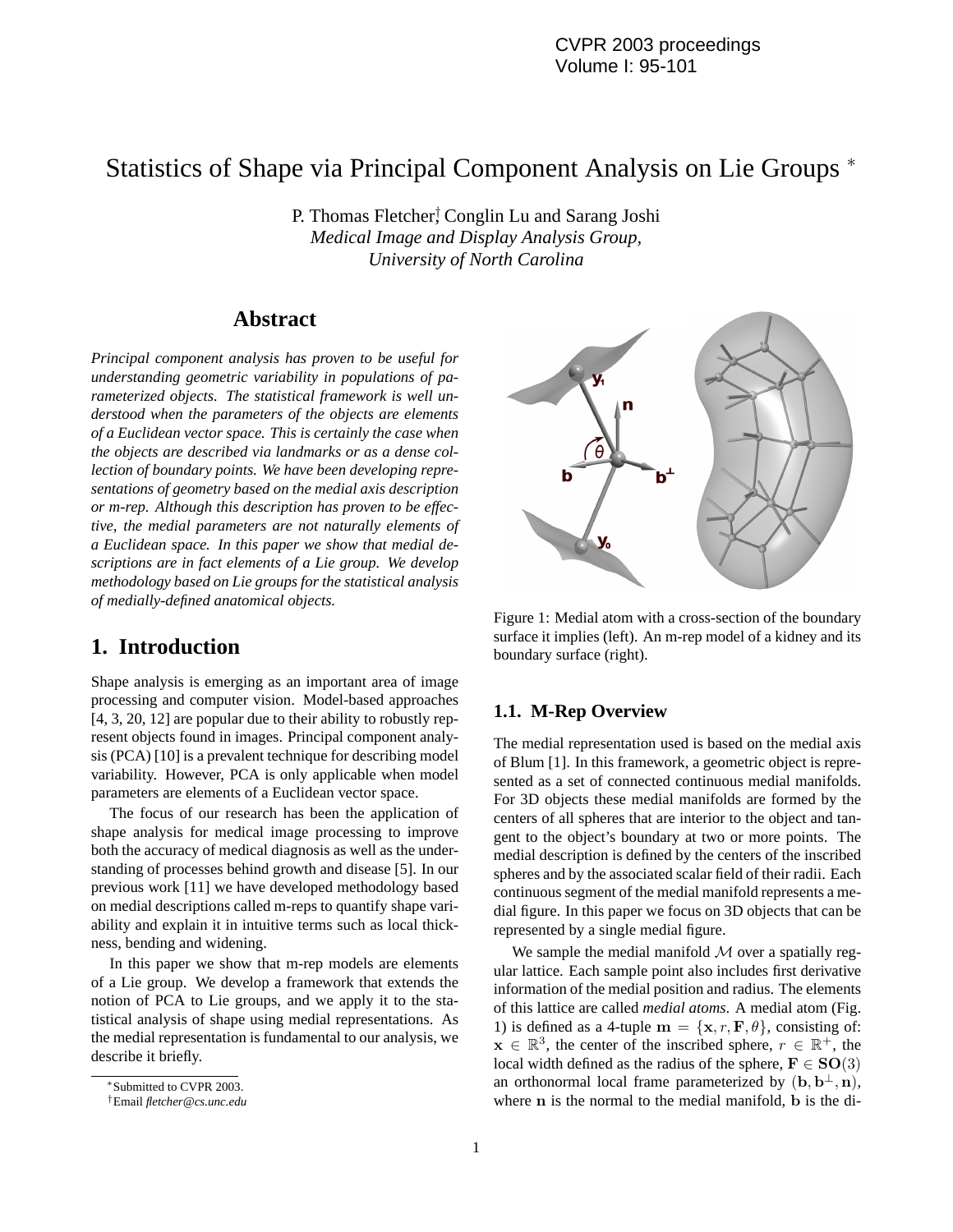rection in the tangent plane of the fastest narrowing of the implied boundary sections, and  $\theta \in [0, \pi)$  the object angle determining the angulation of the implied sections of boundary relative to b. The medial atom implies two opposing boundary points,  $y_0, y_1$ , with respective boundary normals,  $n_0$ ,  $n_1$ , which are given by

$$
\mathbf{n}_0 = \cos(\theta)\mathbf{b} - \sin(\theta)\mathbf{n}, \qquad \mathbf{n}_1 = \cos(\theta)\mathbf{b} + \sin(\theta)\mathbf{n},
$$
  

$$
\mathbf{y}_0 = \mathbf{x} + r\mathbf{n}_0, \qquad \mathbf{y}_1 = \mathbf{x} + r\mathbf{n}_1.
$$

For three dimensional slab-like figures (Fig. 1) the lattice of medial atoms is a quadrilateral mesh  $m_{i,j}$ ,  $(i, j) \in$  $[1, m] \times [1, n]$ . The sampling density of medial atoms in a lattice is inversely proportional to the radius of the medial description. Given an m-rep figure, we fit a smooth boundary surface to the model. We use a subdivision surface method [19] that interpolates the boundary positions and normals implied by each atom.

### **1.2. Discrete M-Rep as a Point on a Lie Group**

In this section we show that the set of medial atoms is a Lie group. A medial atom's position, orientation, and radius together form a 3D similarity transformation, that is, a combined translation, rotation, and scale. The object angle is a 2D rotation. Thus, the set of all medial atoms forms a group  $M = S(3) \times SO(2)$ , where  $S(3)$  is the Lie group of 3D similarity transformations, and  $SO(2)$  is the Lie group of 2D rotations. Since  $M$  is the direct product of two Lie groups, it also is a Lie group. Strictly speaking, the group  $M$  is a transformation group that *acts* on medial atoms. However, any medial atom may be represented in  $M$  as the transformation of a fixed identity atom, that is, the atom centered at the origin, with standard coordinate frame, radius 1, and object angle 0.

Now consider the set of m-rep models that consist of a  $m \times n$  grid of medial atoms. These models form the space  $M^{mn}$ . Since this is simply the direct product of mn copies of  $M$ , it is a Lie group. Again, this is really a transformation group acting on the identity model, that is, the model consisting of an  $m \times n$  lattice of identity atoms. Now, given the medial descriptions of a population of objects, we may consider each geometric model as a point on the Lie group  $M^{mn}$ . Since Lie group theory is essential to our work, we review it here.

### **1.3. Lie Groups**

Here we present a brief overview of Lie groups. For a detailed treatment see [7]. A Lie group  $G$  is a differentiable manifold that also forms an algebraic group, where the two group operations,

 $\mu: (x, y) \mapsto xy$  :  $G \times G \rightarrow G$  *Multiplication,*  $\iota: x \mapsto x^{-1}$  :  $G \to G$  *Inverse,* 

are differentiable mappings.

A Lie algebra g is a vector space with a bilinear product  $[\cdot, \cdot] : \mathfrak{g} \times \mathfrak{g} \to \mathfrak{g}$ , called the Lie bracket, satisfying

$$
[X, Y] = -[Y, X] \qquad \text{Antisymmetry},
$$

$$
[[X, Y], Z] = [X, [Y, Z]] - [Y, [X, Z]] \qquad \text{Jacobi Identity},
$$

for all  $X, Y, Z \in \mathfrak{g}$ . Let e denote the identity element of a Lie group G. The tangent space at  $e$ ,  $T_eG$ , forms a Lie algebra, which we will denote by g.

The exponential map,  $\exp : \mathfrak{g} \to G$ , provides a method for carrying vectors in the tangent space  $T_eG$  into G. Given a vector  $\mathbf{v} \in \mathfrak{g}$ , the point  $\exp(\mathbf{v}) \in G$  is obtained by flowing to time 1 along the unique geodesic emanating from  $e$  with initial velocity vector v. The exponential map is a diffeomorphism of a neighborhood of 0 in g with a neighborhood of  $e$  in  $G$ . The inverse of the exponential map is called the log map.

For real numbers  $x$  and  $y$  the exponential map satisfies the identity  $\exp(x) \exp(y) = \exp(x+y)$ . This identity does not hold for noncommutative Lie groups, such as  $SO(3)$ and S(3). In general define the *product in logarithmic coordinates* as a mapping  $\mu$ :  $\mathfrak{g} \times \mathfrak{g} \rightarrow \mathfrak{g}$  such that

$$
\exp(X)\exp(Y) = \exp(\mu(X, Y)).
$$

A Taylor series expansion for  $\mu$  about the point  $(0, 0)$  is given by the Cambell-Baker-Hausdorff (CBH) formula:

$$
\mu(X, Y) = X + Y + \frac{1}{2}[X, Y] + \mathcal{O}(|(X, Y)|^3). \tag{1}
$$

### **1.4. Matrix Groups**

The most common examples of Lie groups, and those which have the greatest application to computer vision, are the matrix groups [6]. These are all subgroups of the general linear group  $GL(n, \mathbb{R})$ , the group of nonsingular  $n \times n$ real matrices. The Lie algebra associated with  $GL(n, \mathbb{R})$ is  $\mathbf{L}(\mathbb{R}^n, \mathbb{R}^n)$ , the set of all  $n \times n$  real matrices. The Lie bracket in this case is the commutator,

$$
[X,Y] = XY - YX \qquad X, Y \in \mathbf{L}(\mathbb{R}^n, \mathbb{R}^n)
$$

The exponential map of a matrix  $X \in \mathbf{L}(\mathbb{R}^n, \mathbb{R}^n)$  is the standard matrix exponent defined by the infinite series

$$
\exp(X) = \sum_{k=0}^{\infty} \frac{1}{k!} X^k.
$$

Among linear transformations in  $\mathbb{R}^3$ , the group of rotations  $SO(3)$  and the group of rigid motions  $SE(3)$  have been well studied [16]. Related work includes the statistical analysis of directional data [14] and the study of shape spaces as complex projective spaces [13]. It is well known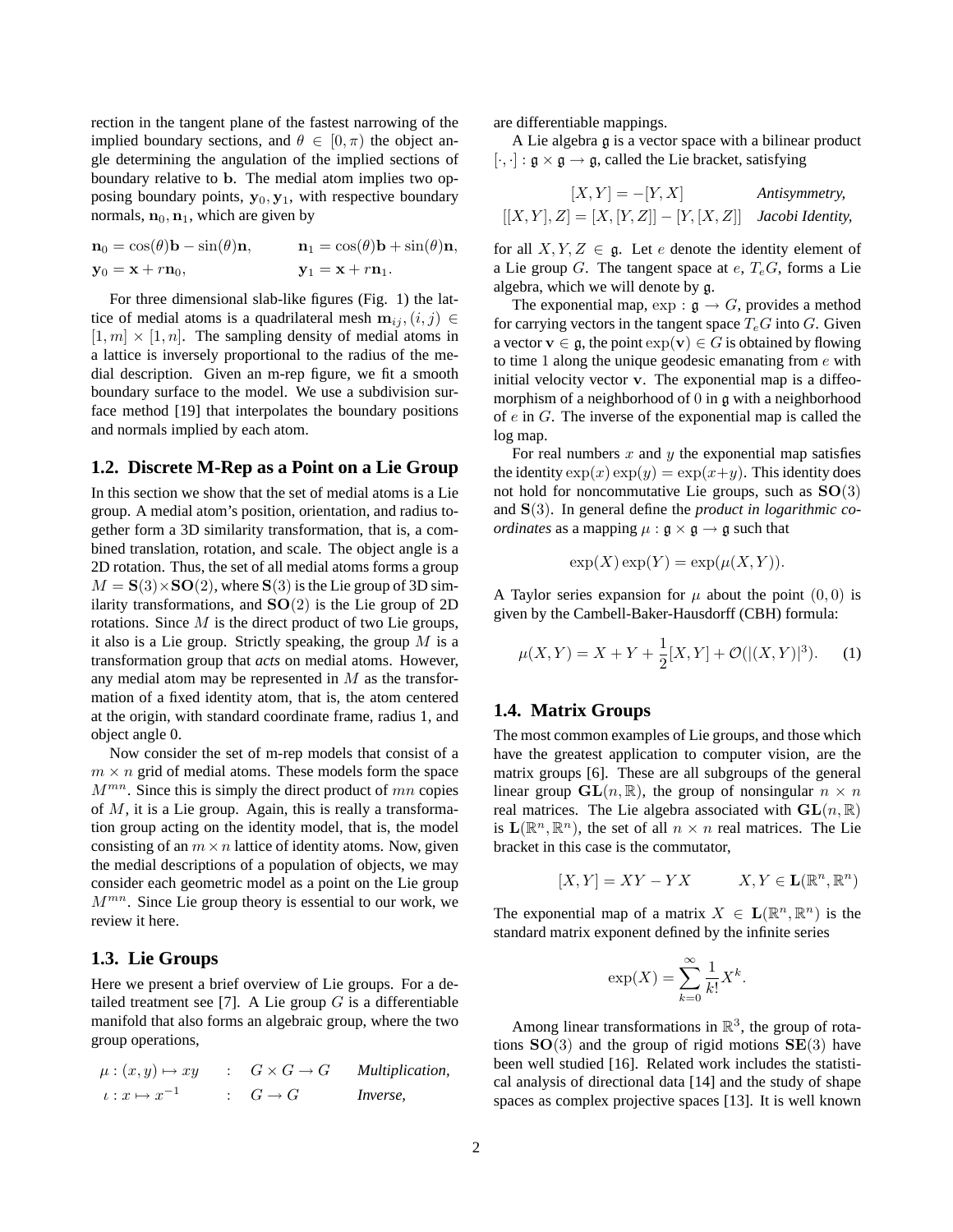that  $SO(3)$  is a Lie subgroup of  $GL(3,\mathbb{R})$ , with corresponding Lie algebra  $\mathfrak{so}(3)$ , the space of skew-symmetric  $3 \times 3$  matrices. Also, the exponential of  $A \in \mathfrak{so}(3)$ , with  $\theta = \sqrt{\frac{1}{2}}$  $\frac{1}{2}$ tr( $\mathbf{A}^T\mathbf{A}$ ) in  $[0, \pi)$ , is the rotation matrix given by Rodrigues' formula [15]

$$
\exp(\mathbf{A}) = \begin{cases} \mathbf{I}_3, & \theta = 0, \\ \mathbf{I}_3 + \frac{\sin \theta}{\theta} \mathbf{A} + \frac{1 - \cos \theta}{\theta^2} \mathbf{A}^2, & \theta \in (0, \pi). \end{cases}
$$
(2)

The logarithm for a matrix  $\mathbf{R} \in \mathbf{SO}(3)$  is the matrix in  $\mathfrak{so}(3)$  given by

$$
\log(\mathbf{R}) = \begin{cases} \n\mathbf{0}, & \theta = 0, \\ \n\frac{\theta}{2\sin\theta}(\mathbf{R} - \mathbf{R}^T), & |\theta| \in (0, \pi), \n\end{cases}
$$
\n(3)

where  $\theta$  satisfies tr(**R**) =  $2 \cos \theta + 1$ .

The similarity transform group,  $S(3)$ , has until now not been studied in this framework, and we now derive equations for the associated exponential and log maps. Using homogeneous coordinates, elements in  $S(3)$  can be represented by  $4 \times 4$  matrices of the form

$$
\mathbf{M} = \begin{bmatrix} s\mathbf{R} & \mathbf{v} \\ \mathbf{0} & 1 \end{bmatrix},
$$

where s is a positive scalar,  $\mathbf{R} \in \mathbf{SO}(3)$  is a  $3 \times 3$  rotation matrix, and v is a column vector in  $\mathbb{R}^3$ . The identity of the group is  $I_4$ , the  $4 \times 4$  identity matrix. Let  $\mathfrak{s}(3)$  be the Lie algebra corresponding to  $S(3)$ . This corresponds to the tangent space at the identity. Its elements can be represented as ·  $\overline{a}$ 

$$
\mathbf{T} = \begin{bmatrix} \sigma \mathbf{I}_3 + \mathbf{A} & \mathbf{u} \\ \mathbf{0} & 0 \end{bmatrix}, \tag{4}
$$

where  $\sigma \in \mathbb{R}$ , **A** is a 3 × 3 skew-symmetric matrix, and  $\mathbf{u} \in \mathbb{R}^3$ .

We can derive an explicit formula for the exponential map for a matrix  $\mathbf{T} \in \mathfrak{s}(3)$ , given by (4), with  $\theta =$ 1  $\frac{1}{2}$ tr(**A**T**A**) in [0,  $\pi$ ). It is easy to see that for  $k \ge 1$ , ·  $\overline{a}$ 

$$
\mathbf{T}^{k} = \begin{bmatrix} (\sigma \mathbf{I}_{3} + \mathbf{A})^{k} & (\sigma \mathbf{I}_{3} + \mathbf{A})^{k-1} \mathbf{u} \\ \mathbf{0} & 0 \end{bmatrix}.
$$

As a consequence,

$$
\exp(\mathbf{T}) = \mathbf{I}_4 + \sum_{k=1}^{\infty} \frac{1}{k!} \mathbf{T}^k = \begin{bmatrix} \exp(\sigma \mathbf{I}_3 + \mathbf{A}) & \mathbf{P} \mathbf{u} \\ \mathbf{0} & 1 \end{bmatrix},
$$

where

$$
\mathbf{P} = \sum_{k \ge 1} \frac{(\sigma \mathbf{I}_3 + \mathbf{A})^{k-1}}{k!}.
$$
 (5)

Notice that  $\exp(\sigma \mathbf{I}_3 + \mathbf{A}) = e^{\sigma} \exp(\mathbf{A})$  since rotation and scaling commute. The matrix  $\mathbf{R} = \exp(\mathbf{A})$  is a proper rotation matrix, and can be calculated by Rodrigues' formula (2).

The matrix  $P$  can be formally written as

$$
\mathbf{P} = (\sigma \mathbf{I}_3 + \mathbf{A})^{-1} \Big( \exp(\sigma \mathbf{I}_3 + \mathbf{A}) - \mathbf{I}_3 \Big).
$$

However,  $\sigma I_3 + A$  might not be invertible. Again, using Rodrigues' formula, we can rewrite P as

$$
\mathbf{P} = \frac{e^{\sigma} - 1}{\sigma} \mathbf{I}_3 + \frac{1}{\theta^2 + \sigma^2} \left( \frac{\sigma e^{\sigma} \sin \theta}{\theta} + 1 - e^{\sigma} \cos \theta \right) \mathbf{A} + \frac{1}{\theta^2 + \sigma^2} \left( \sigma e^{\sigma} \frac{1 - \cos \theta}{\theta^2} - e^{\sigma} \frac{\sin \theta}{\theta} + \frac{e^{\sigma} - 1}{\sigma} \right) \mathbf{A}^2.
$$
(6)

When  $\sigma = 0$ , **P** is defined as the limit

$$
\lim_{\sigma \to 0} \mathbf{P} = \mathbf{I}_3 + \frac{1 - \cos \theta}{\theta^2} \mathbf{A} + \frac{\theta - \sin \theta}{\theta^3} \mathbf{A}^2.
$$

In conclusion, if **T**  $\in$   $\mathfrak{s}(3)$  is given by (4), then

$$
\exp(\mathbf{T}) = \exp\left(\begin{bmatrix} \sigma \mathbf{I}_3 + \mathbf{A} & \mathbf{u} \\ \mathbf{0} & 0 \end{bmatrix}\right) = \begin{bmatrix} s\mathbf{R} & \mathbf{P}\mathbf{u} \\ \mathbf{0} & 1 \end{bmatrix}, \quad (7)
$$

where  $s = e^{\sigma}$ , **R** and **P** are given by (2) and (6), respectively. Moreover, for  $t \in \mathbb{R}$ , the matrix  $\exp(tT)$  can be computed in a similar way. On the other hand, the logarithm for a matrix in  $S(3)$  is

$$
\log \left( \begin{bmatrix} s\mathbf{R} & \mathbf{v} \\ \mathbf{0} & 1 \end{bmatrix} \right) = \begin{bmatrix} \sigma \mathbf{I}_3 + \mathbf{A} & \mathbf{P}^{-1} \mathbf{v} \\ \mathbf{0} & 0 \end{bmatrix}, \quad (8)
$$

where **P** is defined by (6),  $\sigma = \ln(s)$ , and  $\mathbf{A} = \log(\mathbf{R})$  is given by (3).

## **2. Means in Lie Groups**

In this section we formulate two different notions of means on Lie groups. We present an algorithm for computing averages in  $S(3)$  and an algorithm for computing the mean of a collection of m-rep models.

### **2.1. Intrinsic vs. Extrinsic Means**

Given a set of points  $x_1, \ldots, x_n \in \mathbb{R}^d$ , the arithmetic mean  $\bar{x} = \frac{1}{n} \sum_{i=1}^{n} x_i$  is the point that minimizes the sum-ofsquared Euclidean distances to the given points, i.e.,

$$
\bar{x} = \underset{x \in \mathbb{R}^d}{\arg \min} \sum_{i=1}^n ||x - x_i||^2.
$$

Since a general Lie group  $G$  may not form a vector space, the notion of an additive mean is not necessarily valid. However, like the Euclidean case, the mean of a set of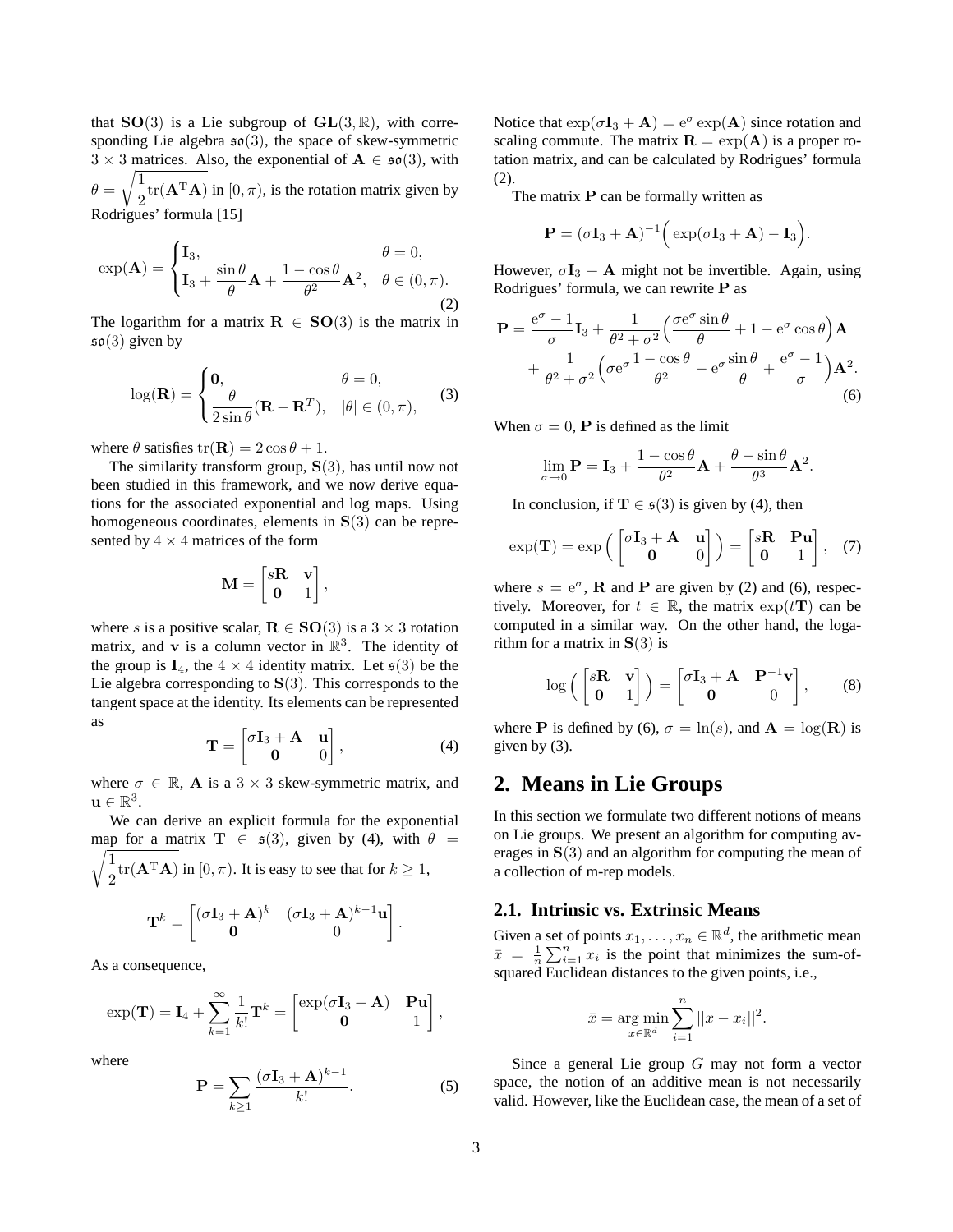points on G can be formulated as the point which minimizes the sum-of-squared distances to the given points. This formulation depends on the definition of distance. One way to define distance on  $G$  is to embed it in a Euclidean space and use the induced Euclidean distance. This notion of distance is extrinsic to  $G$ , that is, it depends on the ambient space and the choice of embedding. Given an embedding  $\Phi: G \to \mathbb{R}^d$ , define the *extrinsic mean* [9] of a collection of points  $x_1, \ldots, x_n \in G$  as

$$
\mu_{\Phi} = \underset{x \in G}{\arg \min} \sum_{i=1}^{n} ||\Phi(x) - \Phi(x_i)||^2.
$$

Given the above embedding of G, we can also compute the arithmetic (Euclidean) mean of the embedded points and then project this mean onto the manifold  $G$ . This projected mean is equivalent to the above definition of the extrinsic mean (see [17]). Define a projection mapping  $\pi : \mathbb{R}^d \to G$ as

$$
\pi(x) = \underset{s \in G}{\text{arg min}} ||\Phi(s) - x||^2.
$$

Then the extrinsic mean is also given by

$$
\mu_{\Phi} = \pi \left( \frac{1}{n} \sum_{i=1}^{n} \Phi(x_i) \right)
$$

.

A more natural choice of distance is the Riemannian distance on G. The Riemannian distance between two points is the length of the shortest geodesic curve between the points. This definition of distance depends only on the intrinsic geometry of G. We now define the *intrinsic mean* of a collection of points  $x_1, \ldots, x_n \in G$  as the minimizer in G of the sum-of-squared Riemannian distances to each point. Thus the intrinsic mean is

$$
\mu = \underset{x \in G}{\arg \min} \sum_{i=1}^{n} d(x, x_i)^2,
$$

where  $d(\cdot, \cdot)$  denotes Riemannian distance on G.

### **2.2. Computation of Intrinsic Means in** S(3)

Averages in  $SO(3)$  have been well studied [2, 15]. However, averaging in  $S(3)$  has received less attention. Since the application to m-rep models requires analysis of 3D similarity transformations, we develop an algorithm for computing intrinsic means in  $S(3)$ . The algorithm we present proceeds by iteratively computing first-order approximations to the true mean. This algorithm is similar in nature to the technique found in [2] for computing averages of spherical data. Our method is a generalization to averages in  $S(3)$ .

The Riemannian distance between two points  $S_1, S_2 \in$  $S(3)$  is given by

$$
d(S_1, S_2) = ||\log(S_1^{-1}S_2)||. \tag{9}
$$

Thus the intrinsic mean of a collection of points  $S_1, \ldots, S_n$ is

$$
\mu = \underset{S \in \mathbf{S}(3)}{\arg \min} \sum_{i=1}^{n} ||\log(S_i^{-1}S)||^2,
$$

where the norm is the Frobenius matrix norm.

Using the CBH formula (1) up to first-order terms, we may approximate the Riemannian distance in (9) with the product in logarithmic coordinates as

$$
d(S_1, S_2) \approx ||\log(S_2) - \log(S_1)||. \tag{10}
$$

Now the sum-of-squared approximated distances is minimized by the arithmetic mean of the log of the points. The first-order approximation to the intrinsic mean is given by

$$
\hat{\mu} = \exp\left(\frac{1}{n} \sum_{i=1}^{n} \log(S_i)\right)
$$

Notice that  $\hat{\mu}$  is an approximation via the tangent space to the identity element. According to the CBH formula, the error in this approximation is larger when the points are far from the identity. Thus we left-multiply all points by  $\hat{\mu}^{-1}$ so that  $\hat{\mu}$  is moved to the identity. Now we compute the mean of these residual points and combine this with  $\hat{\mu}$  to arrive at a new approximation to the mean. This process is repeated until the mean of the residuals is sufficiently near the identity. Summarizing, we have

#### **Algorithm 1:**

Input: 
$$
S_1, ..., S_n \in \mathbf{S}(3)
$$
  
\nOutput:  $\mu \in \mathbf{S}(3)$ , the intrinsic mean  
\n $\mu = \mathbf{I}_4$   
\nDo  
\n $\Delta S_i = \mu^{-1} S_i$   
\n $\Delta \mu = \exp(\frac{1}{n} \sum_{i=1}^n \log(\Delta S_i))$   
\n $\mu = \mu \Delta \mu$   
\nWhile  $|| \log(\Delta \mu) || > \epsilon$ ,

where the exponential and log mappings are given by (7) and (8), respectively. Following the argument in [2], this algorithm is a gradient descent method, and the true intrinsic mean is a stable point of the algorithm.

### **2.3. M-rep Averages**

Algorithm 1 is easily extended to the computation of intrinsic means in the medial atom group  $M$ . Recall that  $M = S(3) \times SO(2)$ . Therefore, the corresponding Lie algebra is  $m = \epsilon(3) \times \epsilon(2)$ . The exponential map for m is defined as the direct product of the exponential maps on  $\mathfrak{s}(3)$  and  $\mathfrak{so}(2)$ . Likewise, the log map on M is defined as the direct product of the log maps on  $S(3)$  and  $SO(2)$ . Thus by substituting M for  $S(3)$  in Algorithm 1, we can compute means of medial atoms.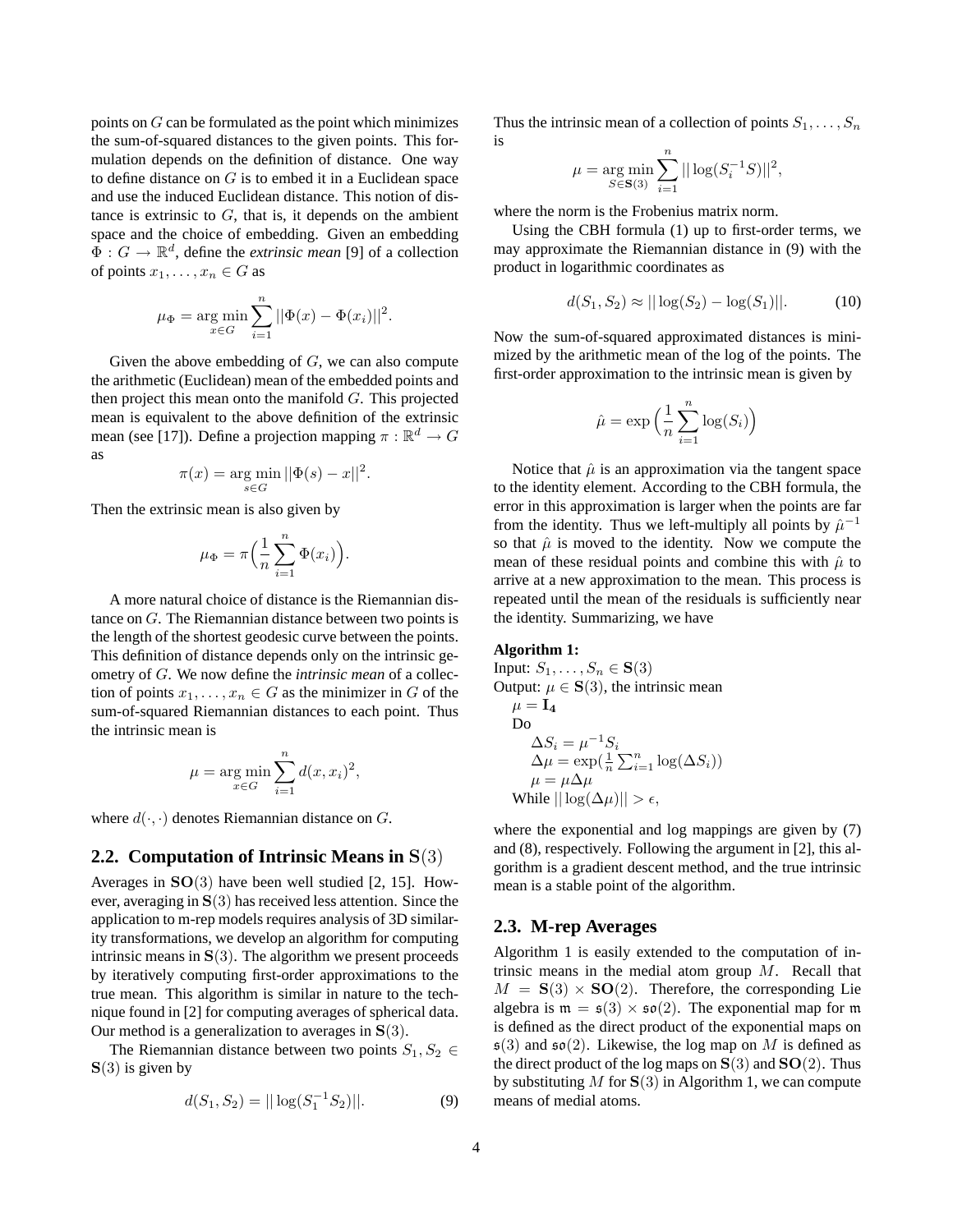Figure 2: Boundary surface display of the 12 original mrep kidney models (left). The intrinsic mean of the kidney models (right).

Since the  $S(3)$  and  $SO(2)$  components of M are independent, the intrinsic mean on  $M$  is the direct product of the means of the  $S(3)$  and  $SO(2)$  components. The mean of the atoms' similarity transforms is computed by Algorithm 1. The mean of the object angles is computed separately as the arithmetic mean. Notice the arithmetic mean is valid in this case because the object angles are within  $[0, \pi)$ . It is also the true intrinsic mean, since  $SO(2)$  is a commutative group. Now the mean of a collection of medial models in  $M^{mn}$  is computed as the  $m \times n$  means of the corresponding atoms. Figure 2 shows twelve m-rep models of human kidneys and the resulting intrinsic mean of the models, computed by the above algorithm.

# **3. Principal Geodesic Curves**

In a vector space  $V$ , each unit vector  $\bf{v}$  determines a one-dimensional subspace  $S_{\mathbf{v}} = \{tv : t \in \mathbb{R}\}.$  Let  $\mathbf{v}_1, \mathbf{v}_2, \dots, \mathbf{v}_m \in V$ . Without loss of generality, assume the mean vector of  $\{v_i\}$  is 0. The first principal component can then be characterized as the one-dimensional subspace  $S_{\mathbf{u}^{(1)}}$  where  $\mathbf{u}^{(1)}$  satisfies

$$
\mathbf{u}^{(1)} = \arg\min_{\|\mathbf{v}\|=1} \sum_{i=1}^{m} \|\mathbf{v}_i - (\mathbf{v}_i \cdot \mathbf{v})\mathbf{v}\|^2.
$$

In other words, if  $d_i(\mathbf{v})$  is the distance from  $v_i$  to  $S_v$ , then the first principal direction is defined by the vector v such the first principal direction is defined by the vector **v** such that  $\sum_{i=1}^{m} d_i^2(\mathbf{v})$  is minimized. The eigenvalue associated with the first component is simply given by

$$
\lambda_1 = \frac{1}{m} \sum_{i=1}^m (\mathbf{v}_i \cdot \mathbf{u}^{(1)})^2,
$$

where  $v_i \cdot u^{(1)}$  is the projection of  $v_i$  onto the linear subspace  $S_{\mathbf{u}^{(1)}}$ . Similarly, for  $k > 1$ , the k-th principal direction is defined recursively by the vector

$$
\mathbf{u}^{(k)} = \arg \min_{\|\mathbf{v}\|=1} \sum_{i=1}^m \left\| \mathbf{v}_i - \sum_{l=1}^{k-1} (\mathbf{v}_i \cdot \mathbf{u}^{(l)}) \mathbf{u}^{(l)} - (\mathbf{v}_i \cdot \mathbf{v}) \mathbf{v} \right\|^2.
$$

In this section, we generalize these concepts to finite dimensional Lie groups.

Let  $G$  be a Lie group. The corresponding Lie algebra  $\mathfrak g$ is a vector space. For an arbitrary unit vector  $\mathbf{v} \in \mathfrak{g}$ , we can define a one-parameter subgroup  $H_v$  of G as

$$
H_{\mathbf{v}} \triangleq \{\exp(t\mathbf{v}) \in G : t \in \mathbb{R}\},\tag{11}
$$

where  $\exp(\cdot)$  is the exponential map. It is easy to see that  $H<sub>v</sub>$  is a geodesic curve in G whose tangent direction at the identity is given by v. For any  $q \in G$ , the distance from g to  $H_v$  is defined as

$$
d(g, H_{\mathbf{v}}) \triangleq \min_{t} d(g, \exp(t\mathbf{v})), \tag{12}
$$

where the distance on the right hand side is the geodesic distance on  $G$ . Among all values of  $t$  such that (12) is minimized, let  $t^*$  to be the one that has the smallest absolute value. The *projection* of g on  $H_v$  is defined to be  $\exp(t^*v)$ .

Suppose that  $g_1, g_2, \ldots, g_m$  are m elements of a Lie group  $G$ , and that the intrinsic mean of them is  $\mu$ . The *first principal geodesic curve* for these elements is defined as the one parameter subgroup  $H_{\mathbf{u}^{(1)}}$  of G, where

$$
\mathbf{u}^{(1)} = \underset{\|\mathbf{v}\|=1}{\arg\min} \sum_{i=1}^{m} d^2(\mu^{-1}g_i, H_\mathbf{v}).
$$
 (13)

Let  $p_{i,1}$  be the projection of  $\mu^{-1}g_i$  on  $H_{\mathbf{u}^{(1)}}$ , and define  $g_i^{(1)} = p_{i,1}^{-1} \mu^{-1} g_i$ . For  $k \ge 2$ , the k-th principal geodesic curve is defined by the vector  $\mathbf{u}^{(k)}$  which is given recursively by

$$
\mathbf{u}^{(k)} = \underset{\|\mathbf{v}\|=1}{\arg \min} \sum_{i=1}^{m} d^2 \left( g_i^{(k-1)}, H_{\mathbf{v}} \right),
$$
  
\n
$$
g_i^{(k)} = p_{i,k}^{-1} g_i^{(k-1)},
$$
\n(14)

where  $p_{i,k}$  is the projection of  $g_i^{(k-1)}$  on  $H_{\mathbf{u}^{(k)}}$ .

Notice that the first  $k$  principal curves yield a decomposition for  ${g_i}$ :

$$
g_i = \mu p_{i,1} p_{i,2} \cdots p_{i,k} g_i^{(k)}, \quad k \ge 1, i = 1, \ldots, m.
$$

Analogous to the eigenvalues in the linear case, we define the energy associated with the  $k$ -th principal geodesic to be

$$
\lambda_k = \frac{1}{m} \sum_{i=1}^m t_{i,k}^2,
$$

where  $t_{i,k}$  is the geodesic distance between  $p_{i,k}$  and the identity.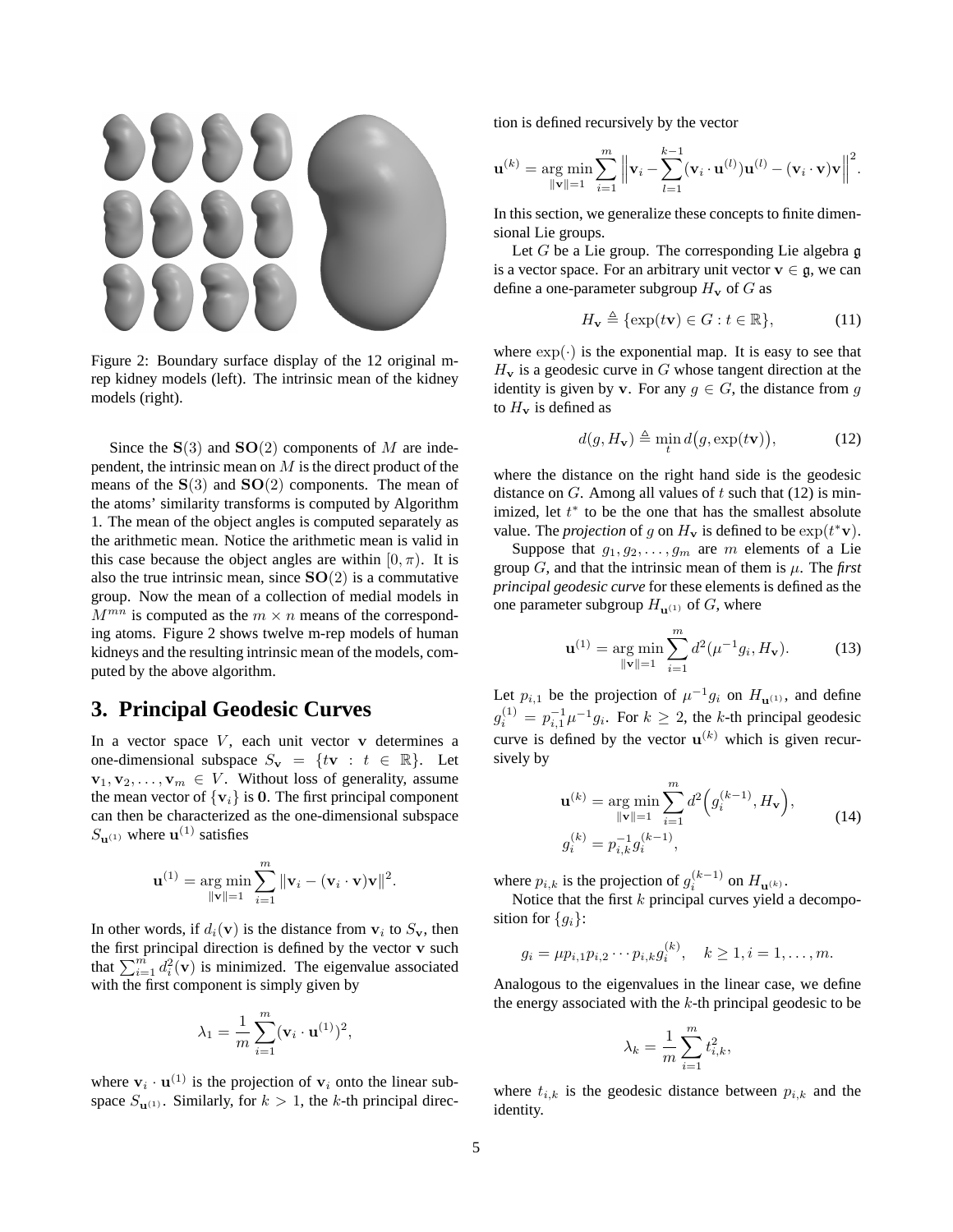# **4. Approximating Principal Geodesic Curves**

Given the ability to compute geodesic distances on  $G$ , principal geodesic analysis reduces to a nonlinear optimization problem defined by (13) and (14). This optimization can be impractical in high dimensions. For efficient computation, we now show that the principal geodesic curves can be approximated via a linear PCA in the tangent space to the mean,  $T_{\mu}G$ . Using the CBH formula and the approximation (10), equation (13) can be approximated as follows

$$
\mathbf{u}^{(1)} = \underset{\|\mathbf{v}\|=1}{\arg\min} \sum_{i=1}^{m} \underset{t}{\min} d^2(\mu^{-1}g_i, \exp(t\mathbf{v}))
$$

$$
\approx \underset{\|\mathbf{v}\|=1}{\arg\min} \sum_{i=1}^{m} \underset{t}{\min} \|\log(\mu^{-1}g_i) - t\mathbf{v}\|^2.
$$

Noticing that  $\mathbf{v}_i = \log(\mu^{-1} g_i), i = 1, \dots, m$ , are vectors in the tangent space  $T_{\mu}G$ , the above minimization problem becomes the standard principal component analysis in  $T_{\mu}G$ .

The geodesic curves defined via the exponential mapping  $H_{\mathbf{u}^{(k)}} = \exp(t\mathbf{u}^{(k)})$  are the approximations of the principal geodesic curves defined in the previous section.

More precisely, for m-rep models we compute the principal component analysis by

#### **Algorithm 2:**

Input: M-rep models,  $M_1, \ldots, M_n \in M^{mn}$ Output: Principal directions,  $\mathbf{u}^{(k)} \in T_{\mu} M^{mn}$ Variances,  $\lambda_k \in \mathbb{R}$  $\mu$  = intrinsic mean of {M<sub>i</sub>} (§2.3)  $\mathbf{x}_i = \log(\mu^{-1}\mathbf{M}_i)$  ${\bf S}=\frac{1}{n}$  $\sum_{i=1}^n \mathbf{x}_i \mathbf{x}_i^T$  $\{$ **u**<sup>(k)</sup>,  $\lambda_k$ } = eigenvectors/eigenvalues of **S**.

Analogous to linear PCA models, we may choose a subset of the principal directions  $\mathbf{u}^{(k)}$  that is sufficient to describe the variability of the m-rep shape space. New m-rep models may be generated within this subspace of typical objects. Given a set of coefficients  $\{\alpha_1, \dots, \alpha_l\}$ , we generate a new m-rep model by

$$
\mathbf{M} = \mu \exp\Big(\sum_{k=1}^l \alpha_k \mathbf{u}^{(k)}\Big),\,
$$

where  $\alpha_k$  is chosen to be within  $[-3\sqrt{\lambda_k}, 3\sqrt{\lambda_k}].$ 

# **5. Results**

In this section we present the results of applying our Lie group PCA method to a population of medial models of the human kidney (Fig. 2). The kidney m-rep models were automatically generated by the method described in [18],



Figure 3: The first three modes of deformation for kidney shapes. Each row displays the models corresponding to  $\{-3\sqrt{\lambda_i}, -1.5\sqrt{\lambda_i}, 0, +1.5\sqrt{\lambda_i}, +3\sqrt{\lambda_i}\}$  along the  $i^{th}$ principal component.



Figure 4: The same modes of deformation as Fig. 3 shown from the side.